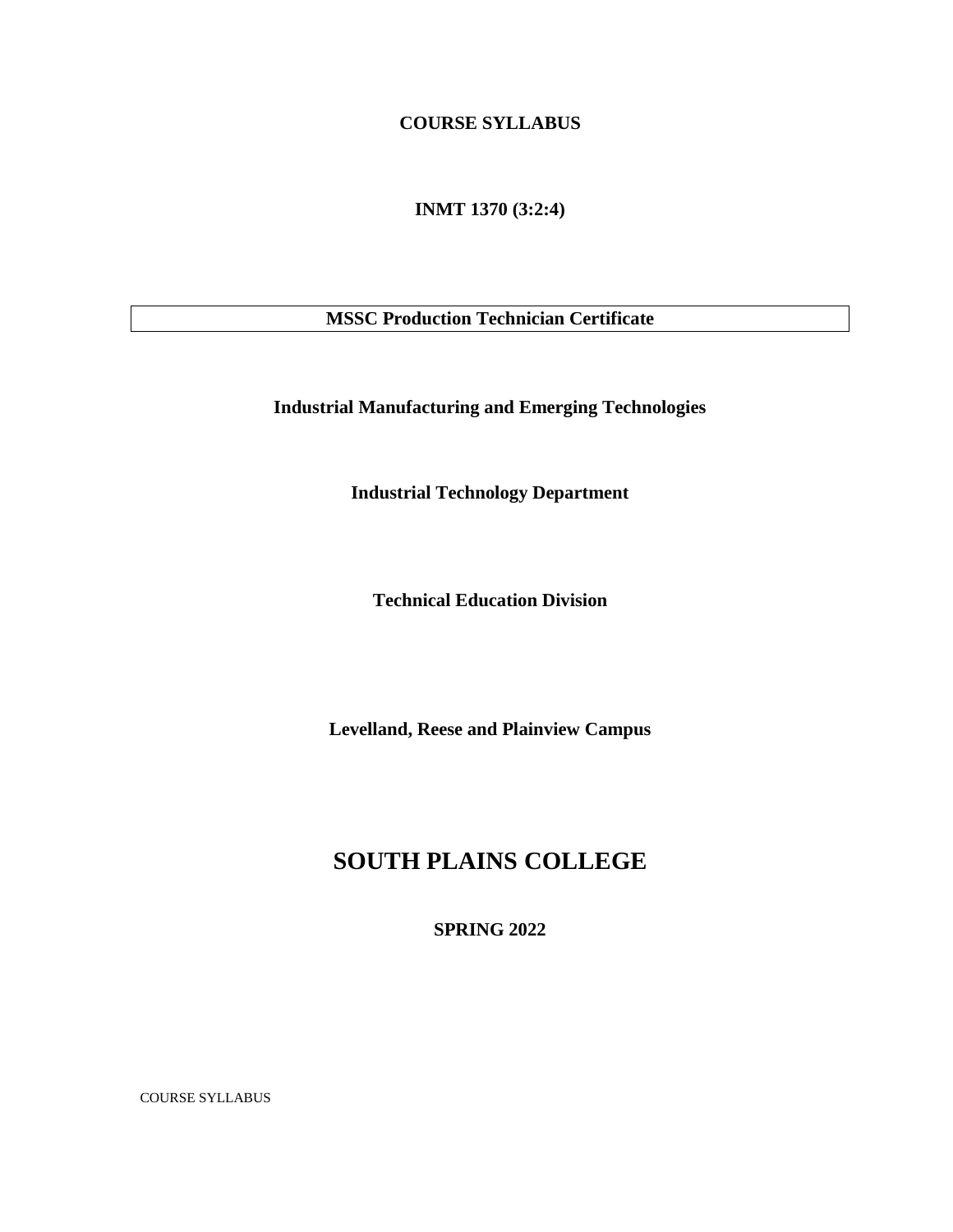## COURSE TITLE: INMT1370 MSSC Production Technician Certification

INSTRUCTOR:

### Bill Tackett Wheeler Osborne Salvador Molinar

## OFFICE LOCATION: ET Building, Reese Center, and Plainview Room # IM103, IM104, RC215C, PTB112

(806)894-9611 ext: 2297 E-Mail btackett@southplainscollege.edu (806)894-9611 ext: 2352 E-Mail wosborne@southplainscollege.edu (806)894-9611 ext: 2334 E-Mail smolinar@southplainscollege.edu

## OFFICE HOURS: By appointment

### **SOUTH PLAINS COLLEGE IMPROVES EACH STUDENTS LIFE \*\*\*\*\*\*\*\*\*\*\*\*\*\*\*\*\*\*\*\*\*\*\*\*\*\*\*\*\*\*\*\*\*\*\*\*\*\*\*\*\*\*\*\*\*\*\*\*\*\*\*\*\*\*\*\*\*\*\*\*\*\*\*\*\*\*\*\*\*\*\*\*\*\*\*\*\*\*\*\*\*\*\*\***

### **I GENERAL COURSE INFORMATION:**

**A. Course Description:** A study of the fundamentals in manufacturing environment including safety protocols, quality practices, and continuous improvement. Course provides instructional information regarding student preparation to attain Manufacturing Skill Standards Council certification exams in Safety, and Quality/Continuous Improvement.

### **B. Course Learning Outcomes:**

- 1. Demonstrate safety practices and procedures pertaining to a production environment
- 2. Develop a comprehensive understanding of production planning and work flow.<br>3. Understand concepts of quality and continuous improvement pertaining to produ
- 3. Understand concepts of quality and continuous improvement pertaining to production work environment.
- 4. Demonstrate technical skills that pertain to Manufacturing Skill Standards Council certification exams in Safety, and Quality/Continuous Improvement.
- **C. Course Competencies:** The student must demonstrate the ability to master the concepts and techniques covered in the classroom and lab. Each student must attain a minimum level of 80% as the average on written tests, both daily and final, and on assigned lab projects.
- **D. Tutoring:** Students who do not pass their first exam will be required to attend three hours of tutoring each week until they pass their exam. This is a course requirement and will be reflected in the course grade.
- **E. Academic Integrity:** It is the aim of Industrial Manufacturing and Emerging Technologies faculty of South Plains College to foster a spirit of complete honesty and a high standard of integrity. The attempt of any student to present as his or her own work, which he or she has not honestly performed, is regarded by the faculty and administration as a most serious offence and renders the offender liable to serious consequences, possibly suspension. Students should refer to the SPC General Catalog policy regarding consequences for cheating and plagiarism (see "Academic Integrity" as well as "Student Conduct" sections in the college catalog). At times, working with other students is encouraged for some assignments and meets SCANS competencies C-9 through C-14. If you have a question as to whether you may work with other students on any assignment, ASK YOUR INSTRUCTOR.
- **F. SCANS and Foundation Skills:** The appropriate competencies and foundations skills (SCANS) have been integrated into the IMET program. The following competencies and foundation skills have been specifically integrated into the Course. C-1, C-3 through C-8, C-17, C19, F-1 through F-3, F-5, F-6, F-11, F-16, and F-17.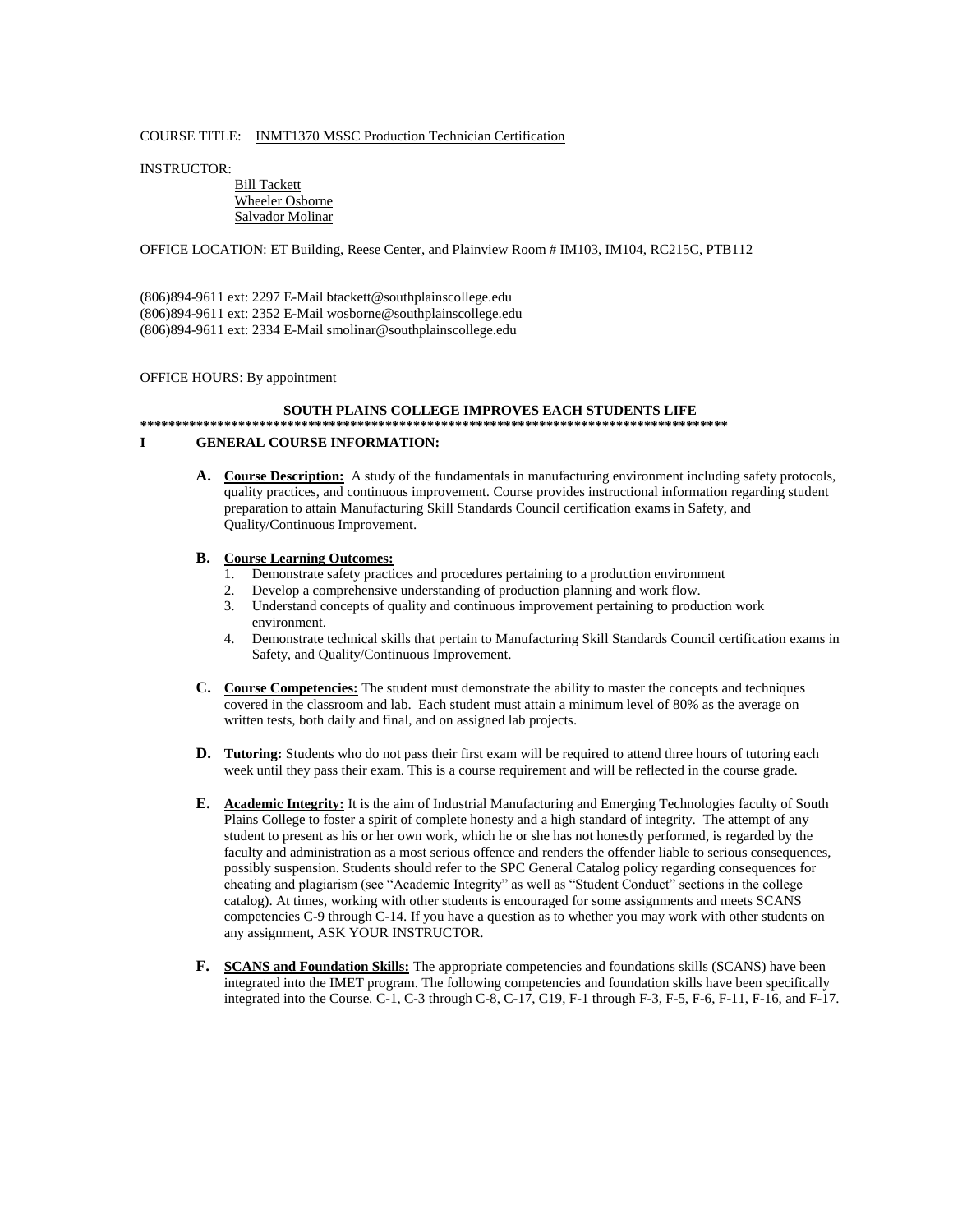## **II SPECIFIC COURSE/INSTRUCTOR REQUIREMENTS:**

- **A. Textbook and other materials:** No Textbook Required.
- **B. Tools:** TI-30Xa Scientific Calculator, ANSI approved Safety Glasses, Pocket knife (Lock Blade) Or Multi-Tool, Digital Multi-meter, USB Jump-drive (Memory Stick), Earphones with standard audio jack for listening to computer audio files with, Ear Plugs or some type of hearing protection, and a class G Hard hat and a Windows based laptop or desktop computer with internet access for online assignments and meetings.
- **C.** All students must participate in Manufacturing Skills Standards Council Certified Technician industry certification assessment.
- *D. Consistent with the latest CDC recommendations, we have revised our guidance for students, faculty, and staff who have a known exposure or have tested positive. Anyone with a known exposure should wear a mask for 10 days and should seek a COVID-19 test on day five after exposure. If you test positive or develop symptoms, you should immediately self-isolate and seek a COVID-19 test. Please immediately notify your instructor, supervisor, and DeEtte Edens, Associate Director of Health and Wellness, any time you test positive for COVID-19. Anyone who tests positive is required to self-isolate for five days. Following the five-day isolation period, if you are asymptomatic or your symptoms are resolving, you may return to work or class but should wear a mask for five additional days. If you are still symptomatic, please contact DeEtte Edens at [dedens@southplainscollege.edu](mailto:dedens@southplainscollege.edu) or 806-716-2376 prior to your return date.*
- **E. South Plains College Attendance Policy**

Students are expected to attend all classes in order to be successful in a course. The student may be administratively withdrawn from the course when absences become excessive as defined in the course syllabus.

When an unavoidable reason for class absence arises, such as illness, an official trip authorized by the college or an official activity, the instructor may permit the student to make up work missed. It is the student's responsibility to complete work missed within a reasonable period of time as determined by the instructor. Students are officially enrolled in all courses for which they pay tuition and fees at the time of registration. Should a student, for any reason, delay in reporting to a class after official enrollment, absences will be attributed to the student from the first class meeting.

Students who enroll in a course but have "Never Attended" by the official census date, as reported by the faculty member, will be administratively dropped by the Office of Admissions and Records. A student who does not meet the attendance requirements of a class as stated in the course syllabus and does not officially withdraw from that course by the official census date of the semester, may be administratively withdrawn from that course and receive a grade of "X" or "F" as determined by the instructor. Instructors are responsible for clearly stating their administrative drop policy in the course syllabus, and it is the student's responsibility to be aware of that policy.

It is the student's responsibility to verify administrative drops for excessive absences through MySPC using his or her student online account. If it is determined that a student is awarded financial aid for a class or classes in which the student never attended or participated, the financial aid award will be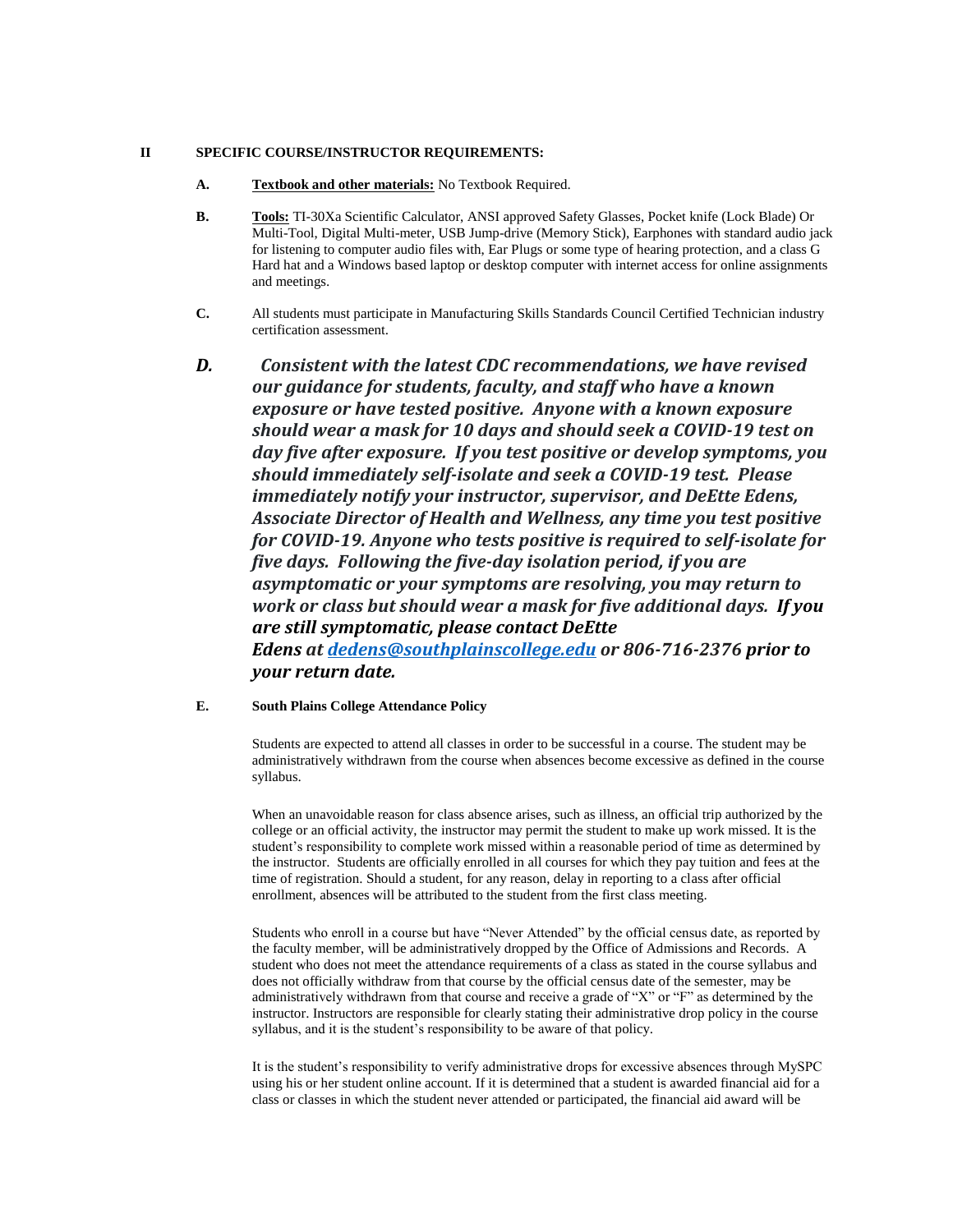adjusted in accordance with the classes in which the student did attend/participate and the student will owe any balance resulting from the adjustment.

### **Absence for Military Service**

In accordance with Texas Education Code Section 51.9111, a student is excused from attending classes or engaging in other required activities, including exams, if he or she is called to active military service of a reasonably brief duration. The maximum time for which the student may be excused has been defined by the Texas Higher Education Coordinating Board as "no more than 25 percent of the total number of class meetings or the contact hour equivalent (not including the final examination period) for the specific course or courses in which the student is currently enrolled at the beginning of the period of active military service." The student will be allowed a reasonable time after the absence to complete assignments and take exams.

## **Religious Holy Days**

In accordance with Texas Education Code Section 51.911, South Plains College will allow a student who is absent from class for the observance of a religious holy day to take an examination or complete an assignment scheduled for that day within seven (7) calendar days after the absence. Students are required to file a written notification of absence with each instructor within the first fifteen (15) days of the semester in which the absence will occur. Forms for this purpose are available in the Dean of Students Office along with instructions and procedures. "Religious holy days" means a holy day observed by a religion whose place of worship is exempt from property taxation under Texas Tax Code Section 11.20.

### **Pregnancy**

In accordance with Title IX of the Education Amendments of 1972, in the event of pregnancy, termination of pregnancy or recovery from any of these conditions a student's absences shall be excused, as deemed necessary by the students physician (Title IX.) The student should contact the SPC Title IX coordinator for further assistance.

**F.** The following attendance guidelines have been established for the IMET program:

- 1. **Absent** from class is defined as "not present and ready to participate during scheduled lecture or lab times."
- 2. **Tardy** is defined as "not present at the designated starting time of the lecture or lab." **Three tardy will equal one absence and will be treated the same as any absence**.
- 3. When a student accumulates **six** absences minimum course objectives cannot be met. At the discretion of the instructor, the student may be withdrawn from the course.
- **G. Assignment policy:** All required work must be turned in on time in order that the student may benefit from the corrections and study for future examinations. Any work that is handed in post the due date or tests missed will be accepted only at the discretion of the Instructor, Points will be taken from all late assignments or test accepted by the Instructor.

## **H. Grading Policy:**

## a. Final Grade

- i. Daily tests average will equal 33.3% of final semester grade.
- ii. lab grade will equal 33.3% of final semester grade.
- iii. Mid-Term/Final Exam average will equal 33.3% of final semester grade.
- b. Written and oral assignments will be averaged in with daily test average and the lab grade will consist of lab projects.
- c. The lab grade will also include an end of semester Instructor assessment that will be used to adjust the lab grade up or down by up to 20%. This is used to account for class participation, safety violations, end of class clean up as well as other criteria deemed important by the instructor such as overall attitude and demeanor.

## **I. Special Requirements:**

a. Mid-Term and Final Exam eligibility will be determined by daily test grades. Students will be required to have at least an "80" average on their daily tests for the exam subject they are attempting. Limited Daily Test Retakes will be implemented at instructor discretion to bolster student grades to achieve the minimum grade.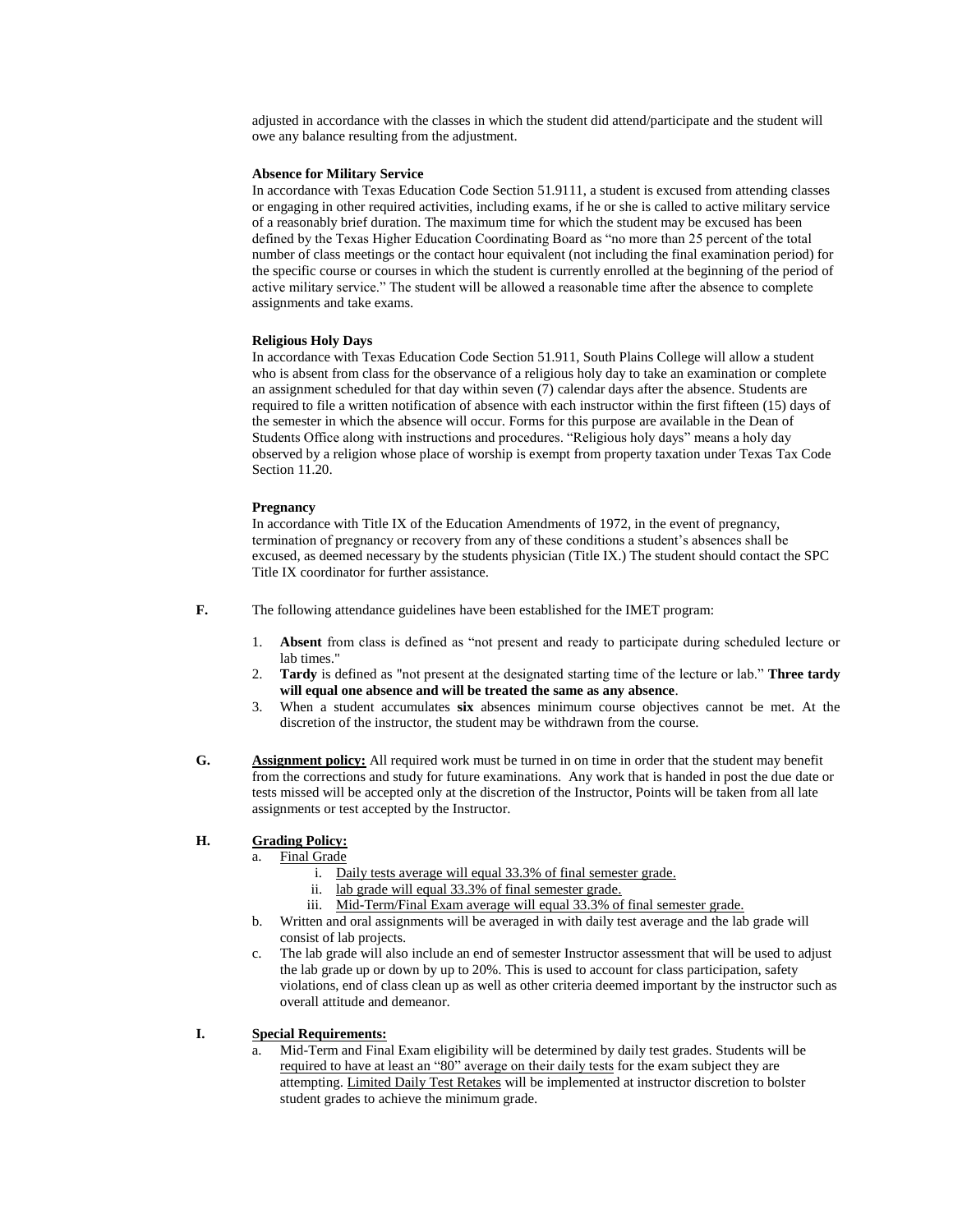- b. Any student that does not meet the minimum required daily grade upon Exam time may schedule daily test retakes and exams outside of normal class time at instructor discretion. Any student that does not take an exam or test will have a grade of zero input as their grade for that exam or test.
- c. Students in the Industrial Manufacturing and Emerging Technologies program will be required to follow safety procedures while in the classroom and the lab.
- d. Chemical hazards and appropriate SDS safety practices will be stressed as part of the safety program.

## **J. Cell phones**

No cell phones or other electronic devices are allowed in the classroom or during lectures. Cell phones may be used during break or during labs.

## **K. Class Dress Code**

No open toed shoes, sandals or flip-flop styled shoes. No baggy, saggy or drooping clothes. This includes wearing pants pulled down in a "Low Slung Style". For safety considerations standard shop acceptable attire is required. If you have any doubts about what is acceptable see the instructor for clarification.

## **L. Tobacco Use**

No tobacco use of any kind is permitted inside the buildings. This includes smokeless tobacco.

- No spitting in the trashcans
- No spitting in the urinals or toilets
- No spitting on the floor (Including inside the lab/Shop areas)
- No use of cups or bottles as spittoons.

## III. **COURSE OUTLINE:**

- **A.** Safety
- **B.** Quality Practices & Measurement

## **SPC Standard Disability Statement**

Students with disabilities, including but not limited to physical, psychiatric, or learning disabilities, who wish to request accommodations in this class should notify the Disability Services Office early in the semester so that the appropriate arrangements may be made. In accordance with federal law, a student requesting accommodations must provide acceptable documentation of his/her disability to the Disability Services Office. For more information, call or visit the Disability Services Office at Levelland (Student Health & Wellness Office) 806-716-2577, Reese Center (Building 8) 806-716-4675, or Plainview Center (Main Office) 806-716-4302 or 806- 296-9611.

## **Non-Discrimination Statement**

South Plains College does not discriminate on the basis of race, color, national origin, sex, disability or age in its programs and activities. The following person has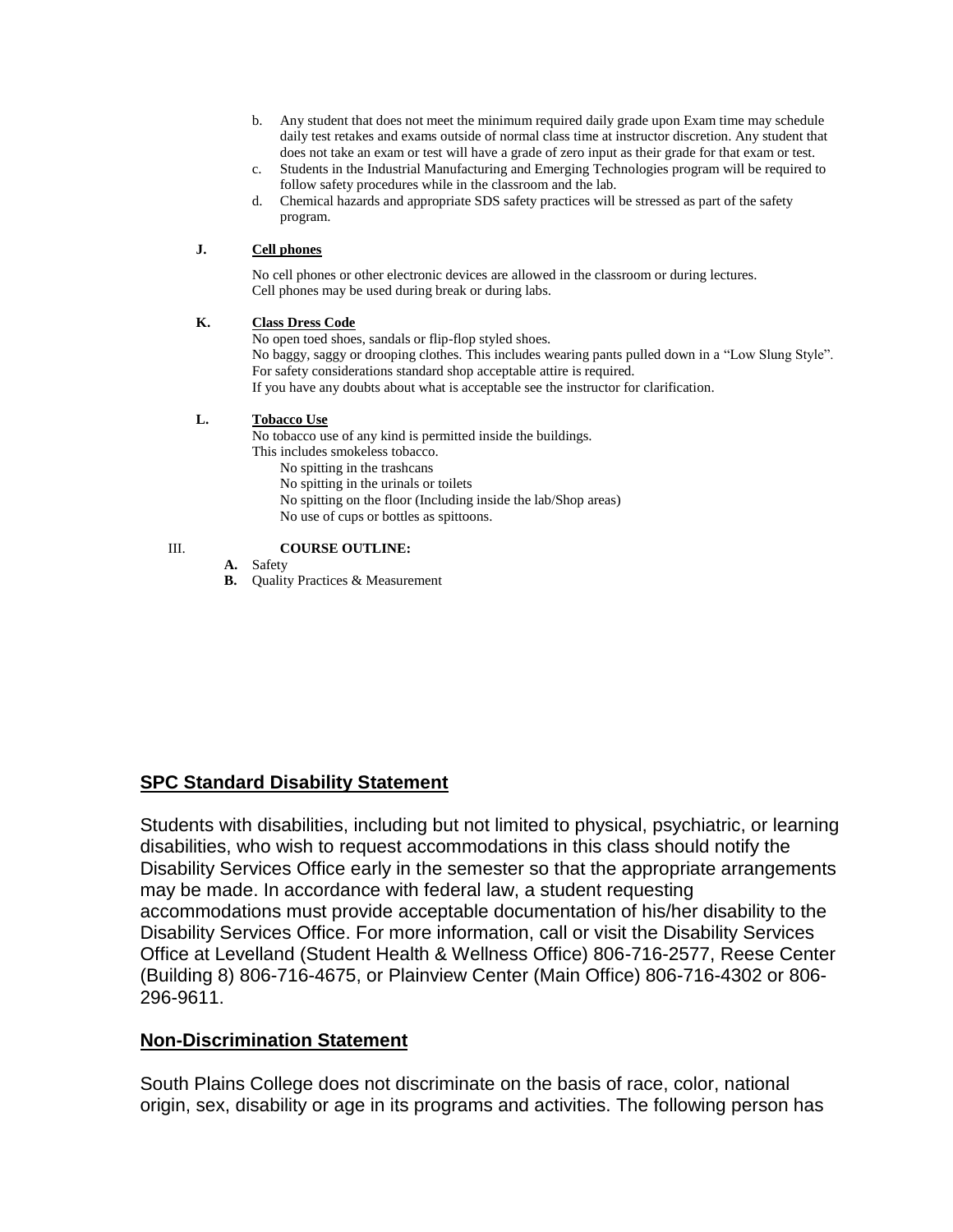been designated to handle inquiries regarding the non-discrimination policies: Vice President for Student Affairs, South Plains College -1401 College Avenue, Box 5, Levelland, TX 79336, 806-894-9611

## **Diversity Statement**

In this class, the teacher will establish and support an environment that values and nurtures individual and group differences and encourages engagement and interaction. Understanding and respecting multiple experiences and perspectives will serve to challenge and stimulate all of us to learn about others, about the larger world and about ourselves. By promoting diversity and intellectual exchange, we will not only mirror society as it is, but also model society as it should and can be.

## **Campus Concealed Carry**

*South Plains College permits the lawful carry of concealed handguns in accordance with Texas state law, and Texas Senate Bill 11. Individuals possessing a valid License to Carry permit, or the formerly issued Concealed Handgun License, may carry a concealed handgun at all campus locations except for the following.*

• *Natatorium*

*For a complete list of campus carry exclusions zones by event, please visit* **<http://www.southplainscollege.edu/campuscarry.php>**

Texas Senate Bill - 11 (Government Code 411.2031, et al.) authorizes the carrying of a concealed handgun in South Plains College buildings only by persons who have been issued and are in possession of a Texas License to Carry a Handgun. Qualified law enforcement officers or those who are otherwise authorized to carry a concealed handgun in the State of Texas are also permitted to do so. Pursuant to Penal Code (PC) 46.035 and South Plains College policy, license holders may not carry a concealed handgun in restricted locations. For a list of locations, please refer to the SPC policy at:

[\(http://www.southplainscollege.edu/human\\_resources/policy\\_procedure/hhc.php\)](http://www.southplainscollege.edu/human_resources/policy_procedure/hhc.php)

Pursuant to PC 46.035, the open carrying of handguns is prohibited on all South Plains College campuses. Report violations to the College Police Department at 806-716-2396 or 9-1-1.

## **SCANS COMPETENCIES**

**RESOURCES: Identifies, organizes, plans and allocates resources.**

C-1 **TIME**—Selects goal—relevant activities, ranks them, allocates time, and prepares and follows schedules.